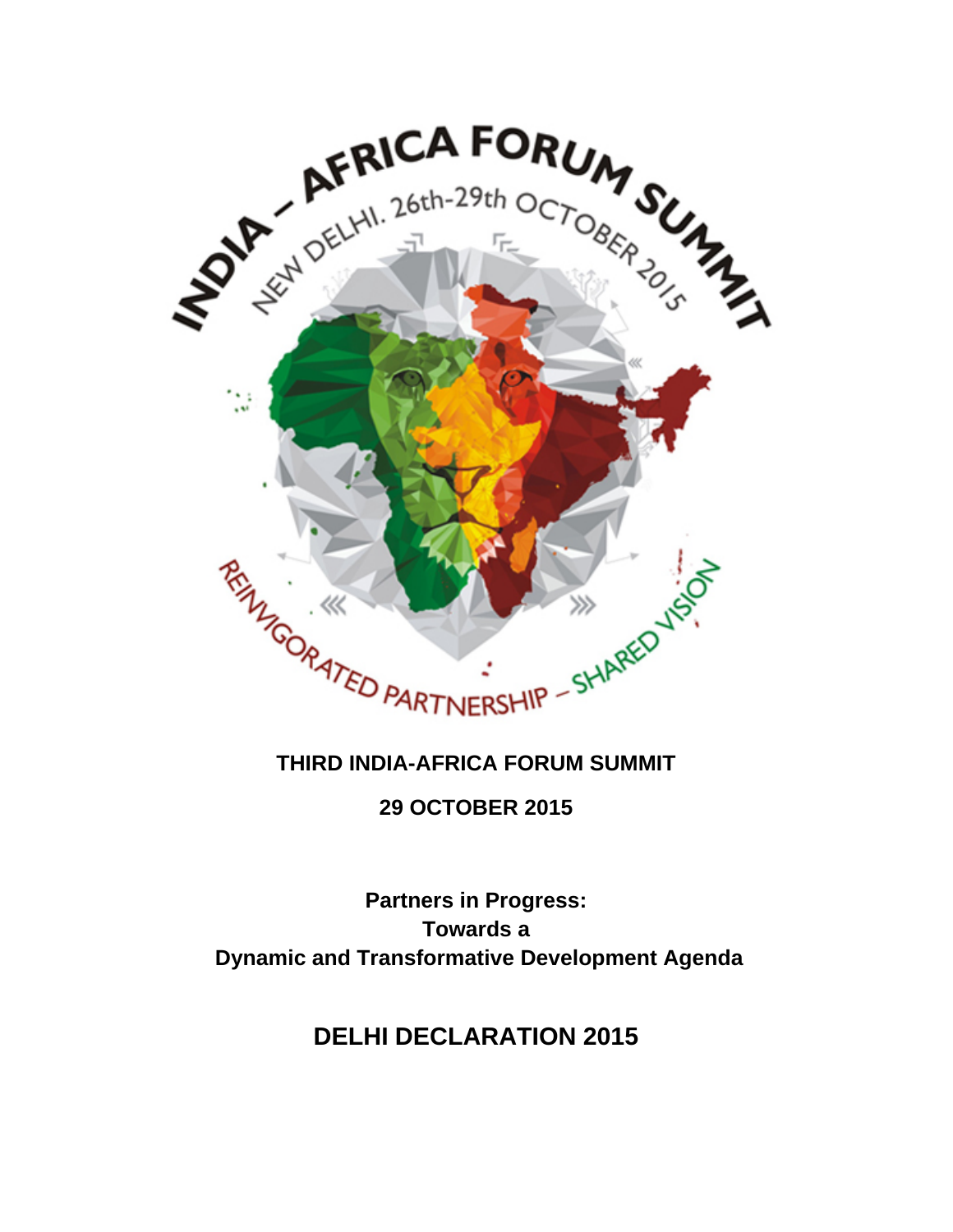- 1. **We**, the Heads of State and Government and Heads of Delegation representing the continent of Africa, the African Union (AU) and its Institutions, and the Prime Minister of the Republic of India, met in New Delhi, India on 29 October 2015 for the Third India-Africa Forum Summit, under the theme: **'***Partners in Progress: Towards a Dynamic and Transformative Development Agenda'***;**
- 2. **We recall** the Declarations adopted during our First Summit in New Delhi (8-9 April 2008) and our Second Summit held in Addis Ababa (24-25 May 2011) and the Framework of Enhanced Cooperation and the associated plan agreed upon thereafter as providing a concrete foundation for the consolidation of our strategic partnership;
- 3. **We note** that Indians and Africans together comprise nearly one-third of humanity today. However, they continue to be excluded from appropriate representation in the institutions of global governance that were designed for an era since long past. This Summit takes place in the 70th anniversary year of the United Nations. It is also the first since the 50 years of establishment of the OAU/AU as a symbol of pan-Africanism and African Renaissance and the adoption of the 50<sup>th</sup> Anniversary Solemn Declaration and shortly following the landmark adoption of the Agenda 2063 by the African Union. This is also the first since the landmark 50th anniversary of the Group of 77 last year. We demand urgent collective action to put in place more democratic global governance structures that will assist in more equitable and just international security and development frameworks;
- 4. **We also note** that 2015 has been a landmark year as we, along with other partners, have defined a set of Sustainable Development Goals as part of the broader 2030 Agenda for Sustainable Development, adopted by the UN General Assembly, with a special emphasis on Financing for Development, on which the 3rd International Conference was hosted in Addis Ababa. The international community will gather in Paris in November 2015, to conclude an ambitious agreement to combat Climate Change. This will be closely followed by the 10th Ministerial Meeting of the WTO in Nairobi;
- 5. **We look** forward to finalizing within the forthcoming global climate change negotiations an ambitious and comprehensive climate change agreement based on the principles of equity and common but differentiated responsibility. The challenge of global warming can only be addressed adequately through technological solutions and the financial resources to manage the transition. The developing countries, while undertaking ambitious actions on their own, need to be assisted to mitigate climate change and to adapt and adjust to its impact**;**
- 6. **We underscore** the special concerns and priorities of the African countries relating to economic and development needs and that protection against vulnerabilities require collective action by the international community. The SDGs build on and strengthen our commitment to the MDGs, focus on economic growth, industrialization, infrastructure and employment as the fundamental drivers of sustainable development and contain an ambitious set of means of implementation to assist developing countries, a package that is being complemented by the Addis Ababa Action Agenda. The need for a supportive international economic environment,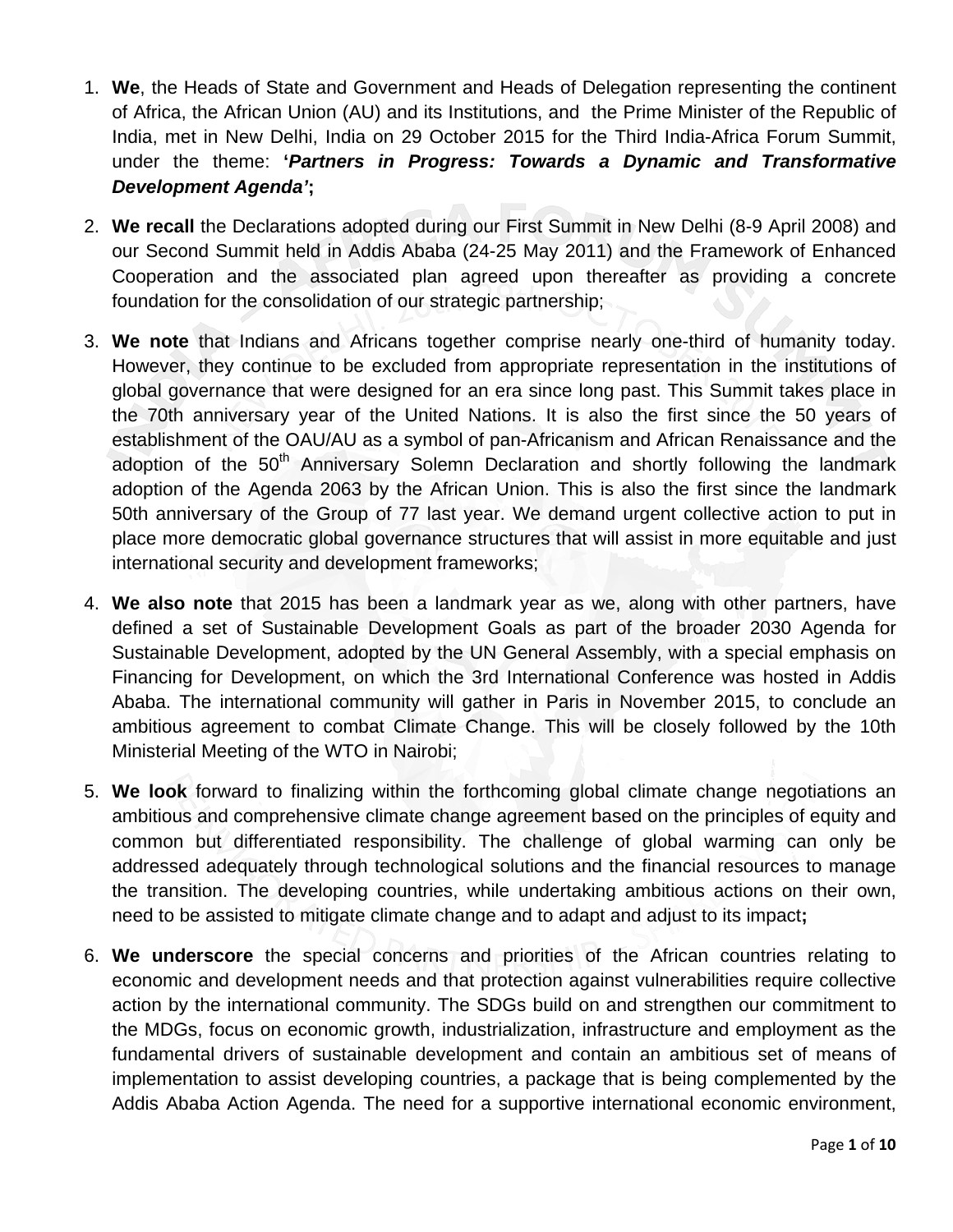enhanced investment flows, a supportive multilateral trade regime and a strengthened framework for technology collaborations, has never been greater to foster and sustain economic growth, eradicate poverty and promote sustainable development. The reform of the international financial system to make it more democratic and more responsive to the needs of the developing countries must be pursued in a sustained manner**;**

- 7. **We further recognize** that the peoples of Africa and India have known each other and traded across the Indian Ocean for millennia. Our shared common experience of a colonial past and the solidarity of our resistance to it, have cemented our common yearning for a more just and fair international political and economic order in an increasingly globalized world. Africa and India represent rapidly growing economies with demographic advantages and are building on their longstanding development partnership including through the active participation of the Indian Diaspora across the African Continent ;
- 8. **We acknowledge** that our partnership is grounded in the core recognition that our people are our fundamental resources and that capable and skilled human resources are the foundation for building prosperity for all;
- 9. **We reiterate** our commitment to further enhance Africa-India relations in the political, economic and socio-cultural domains based on the principles of mutuality, complementarity and true sense of solidarity as well as the promotion of people to people interactions;
- 10.**We recognize** that cooperation in providing widespread access to quality education though scholarships for students and the reach of tele-education utilizing modern communication technology provides great strength to our peoples and institutions. Equally important is skills development to empower workers and enable the development of various economic sectors. This is another area of our ongoing cooperation through extensive programmes of training, capacity building, setting up of training centers and other institutions;
- 11.**We are committed** to promoting gender equality and empowerment of women more so since 2015 is designated by the African Union as the Year of Women's Empowerment and Development. Harnessing talents and abilities of women will greatly help make poverty eradication irreversible, protect and promote human rights and build more nonviolent and environmentally sustainable societies;
- 12.**We confirm** our respect for the sovereignty and territorial integrity of States as well as for noninterference in their internal affairs;
- 13.**We reaffirm** our respect for human rights as well as the principles of equality and mutual benefit;
- 14.**We believe** that the United Nations should function in a transparent, efficient and effective manner and that the composition of the central organs must reflect contemporary realities in order to work towards the 2030 Agenda for Sustainable Development and tackle the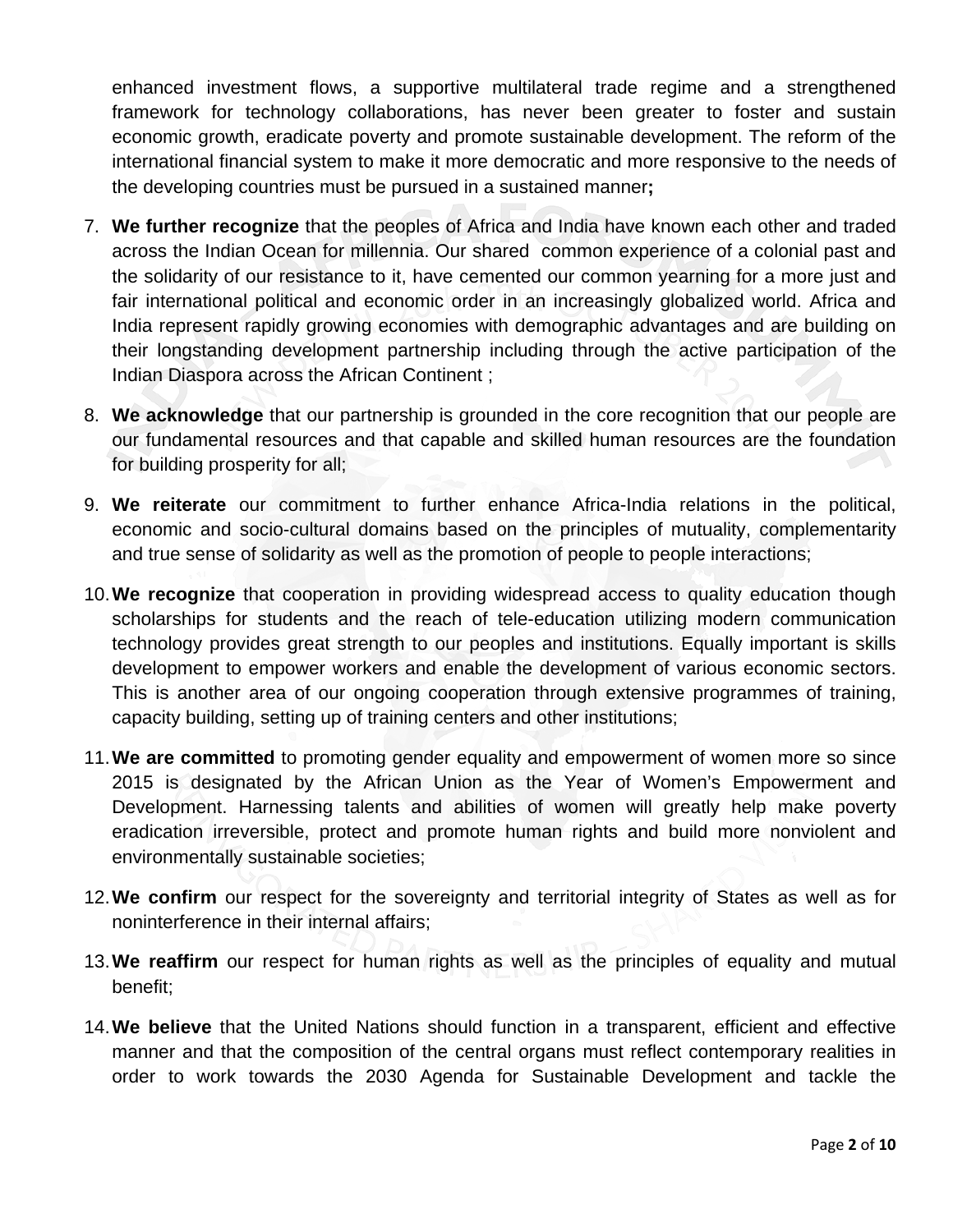challenges of a world shrunk by the modern forces of globalization, facing threats ranging from a vastly transformed security environment to climate change;

- 15.**We reaffirm** our strong commitment for a comprehensive Reform of the United Nations system, including its Security Council, to make it more regionally representative, democratic, accountable and effective;
- 16.**We recognize** that the longstanding and multifaceted Africa-India development partnership is based on equality, friendship and solidarity, represents South-South cooperation in all its dimensions, which encompass human resource development through scholarships, training, capacity building; financial assistance through grants and soft credit to implement various public goods projects, including for education, healthcare and infrastructure; trade preferences; technology collaborations; humanitarian, financial and in-kind assistance in emergency situations; maritime cooperation; deployment of peacekeeping troops who also conduct a range of development and humanitarian tasks; collective negotiations in multilateral fora for common causes and concerns, among others;
- 17.**We acknowledge** that terrorism and violent extremism have emerged as primary threats to nations and our societies and condemn them in all their forms and manifestations. The menace of non-state actors including armed groups has acquired a new dimension as they expanded geographically, acquired resources and new instruments to spread extremist ideology and draw recruits. Tackling this challenge requires global strategy and cooperation. We emphasize that no cause or grievance can justify acts of terror and resolve to maintain zero tolerance against terrorism. We call on all countries to ensure that their territories are not used for cross-border terrorist activities. We strongly condemn direct or indirect financial assistance given to terrorist groups or individual members thereof by States or their machinery, to pursue such activities;
- 18.**We emphasize** our strong obligation to fight drugs and human trafficking and other forms of transnational organized crimes such as hostage taking, piracy, and illicit proliferation of small arms and light weapons and reiterate our resolve and commitment to work together in this regard;
- 19.**We recognize** that the growing trade, investment and technology linkages provide a solid foundation to our engagement since our businesses, through such linkages, provide a strong dimension to our partnership. In this regard, we welcome the signing of the Tripartite Free Trade Agreement (TFTA) in Sharm El Sheikh, Egypt, by the leaders of 26 African countries belonging to the three Regional Economic Communities –Southern African Development Community (SADC), East African Community (EAC) and Common Market for East and Southern Africa (COMESA). India commends the African Union on the launching of the negotiation process for the establishment of the Continental Free Trade Area (CFTA) aimed at integrating Africa's markets in line with the objectives and principles enunciated in the Abuja Treaty, establishing the African Economic Community (AEC) and its resolve to support the work of the Continental Free Trade Area-Negotiating Forum (CFTA-NF) towards concluding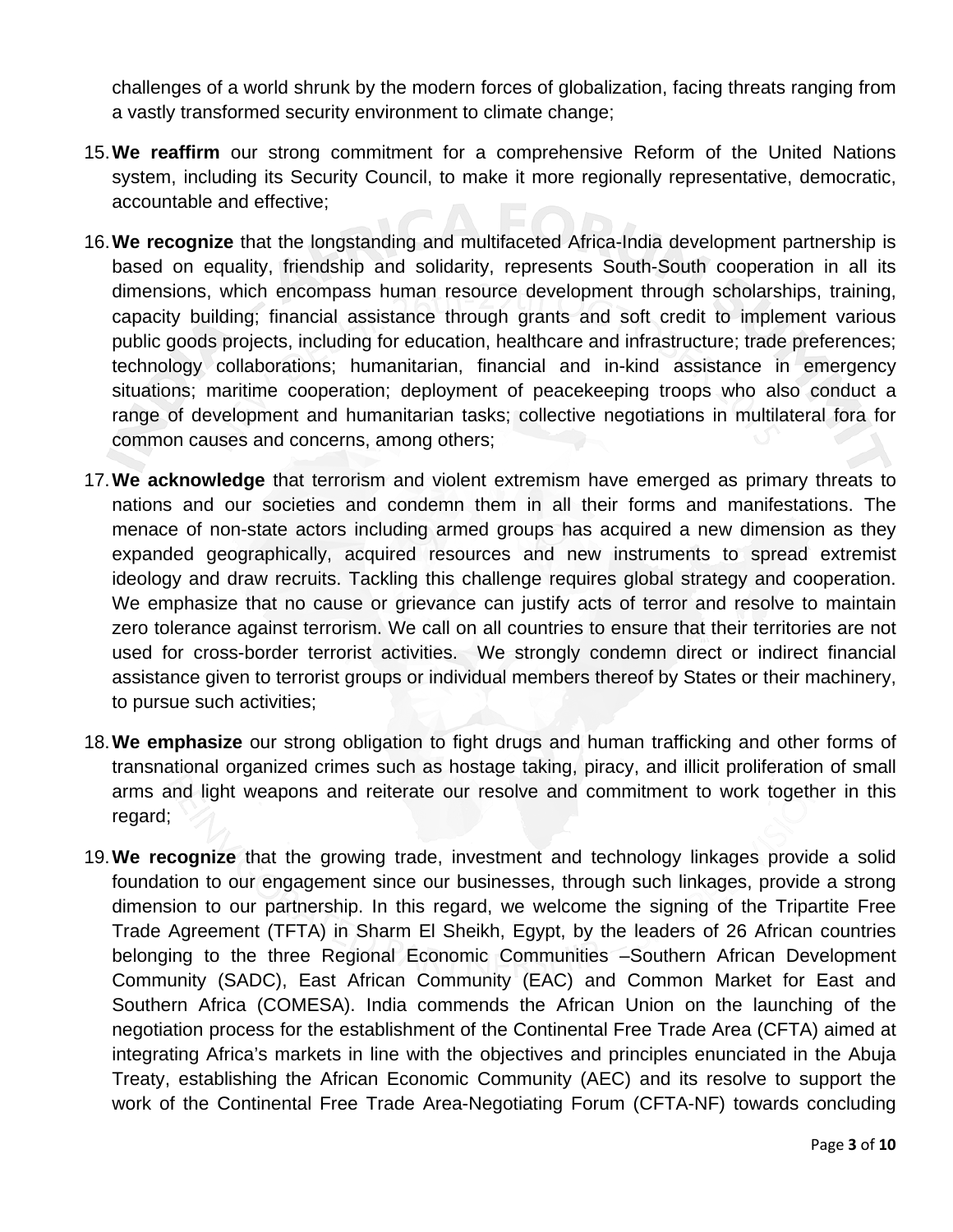the negotiations by 2017. India looks forward to working closely together with these emerging economic architectures for the expansion of trade and investment linkages;

- 20.**We further recognize** the huge potential for expansion of trade and investment between Africa and India, and Africa appreciates the commitment of India to continue to contribute significantly to building African Institutions and capacities through supporting industrialization and enhancing beneficiation and value addition processing of raw materials in Africa;
- 21.**We note** that Africa and India, besides having large landmasses, have very long coastlines and a large number of island territories. We recognize the importance of the oceans and seas to the livelihoods of our peoples and that maritime security is a pre-requisite for the development of the Blue/ Ocean economy. India would work to support Africa, as appropriate, in the implementation of the AU 2050 Africa's Integrated Maritime (AIM) Strategy in accordance with International Maritime Law;
- 22.**We take into account** that new international security environment and the evolving nature of conflicts are posing new challenges on the effectiveness of the traditional peacekeeping missions;
- 23.**We appreciate** the connection between Africa's Agenda 2063 with its First Ten Year Implementation Plan and the focused priorities being pursued by the Government of India which should help towards working to build peace and prosperity for our peoples through poverty eradication, provision of healthcare, education, employment, access to modern energy services, infrastructure, connectivity between resources and markets;
- 24.**We recognize** that healthy communities across gender and age are our moral responsibility and essential for people to contribute effectively to economic development. Providing universal access to primary healthcare and battling diseases are our common urgent priorities. In this regard, the access to quality and affordable medicines and treatment is a crucial area of our cooperation;
- 25.**We note** that the space technologies are instrumental in enabling long term development plans as well as managing short term emergencies; and that digital information and communication technologies are rapidly transforming our world. Connectivity and access to these technologies that permeate all sectors of economy including education, healthcare, manufacturing, trading, financial services; and society is greatly empowering for peoples;
- 26.**We acknowledge** that the Duty Free Tariff Preference scheme offered by India would play a significant role in increasing trade between Africa and India and **underline** the need to create a conducive environment for the extension of the scheme to all African countries;
- 27.**We agree** that improving the productivity of agriculture, with a sustainable and judicious use of inputs is vital to ensure food and nutritional security which represents a significant challenge and opportunity for all of us. In this regard, **we appreciate** Africa's continental projects such as the Comprehensive Africa Agricultural Development Program (CAADP);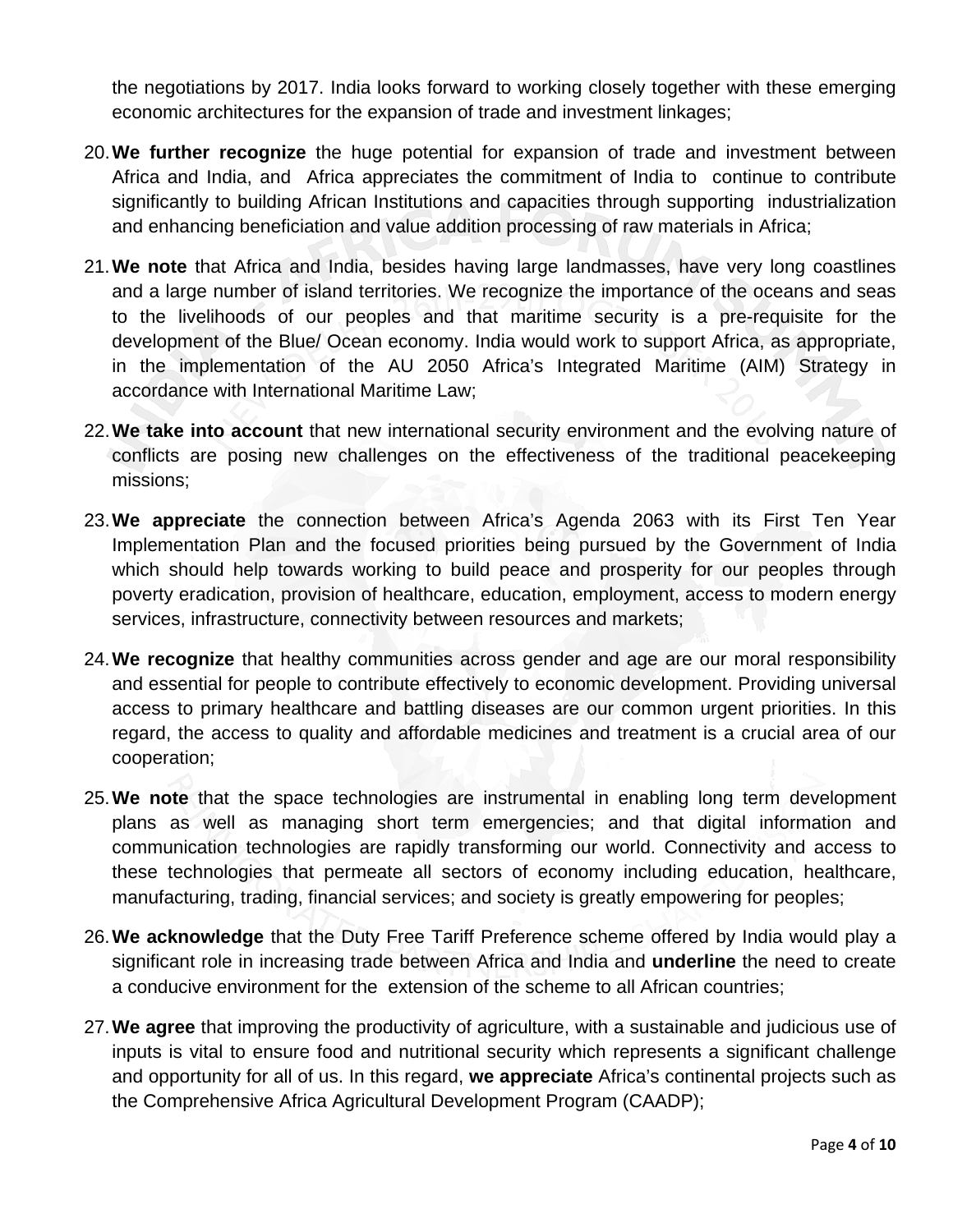- 28.**We support** the Program for Infrastructure Development in Africa (PIDA) and **underscore** the importance of enhancing cooperation in the Blue/Ocean Economy due to its strategic importance to the two parties;
- 29.**We commit** to address bottlenecks that have slowed down the progress of the Africa-India Partnership and **agree** to put in place the necessary financing mechanism to ensure the full implementation of the Action Plans of the India-Africa Forum Summits;
- 30.**We appreciate** the need to further deepen our friendship and enhance our partnership focusing on more concrete and implementable areas of cooperation that would impact positively on the lives of the peoples of Africa and India.
- 31.**We agree** to cooperate in the following fields**:**

# **i) Economic**

- Continue to work together in promoting investment exchanges and encourage establishment of direct trade relations through opening of new markets and raising the level of trade relations between the two sides in order to contribute to sustainable growth and economic development;
- Support long term capital flows to Africa to stimulate investment, especially in Infrastructure and in this regard, support the Program for Infrastructure Development in Africa (PIDA), particularly with regard to increasing financial flows to the program. Call equally upon all members of the international community to remove and cease imposing unilaterally motivated economic coercive measures jeopardizing the movement of funds, trade exchanges and socio-economic development;
- Call upon the international community to expedite the process of enabling African Heavily Indebted Poor Countries (HIPCs) to benefit from all initiatives aiming at alleviating the burden of debts for HIPCs, within the agreed concepts and principles of sustainable development;
- Enhance collaboration in the use and development of appropriate technologies as well as in emerging and high technology areas since technology provides solutions to many of our common challenges;
- Cooperate and coordinate in the field of women empowerment, enhancing women's economic, social and legal status, providing women with job opportunities and better chances to participate in the economic, social and political spheres and continue joint efforts aimed at eradicating discrimination against women;

#### **ii) Trade and Industry**

• Work closely together within the framework of the Tripartite Free Trade Agreement (TFTA) which brought together SADC, EAC and COMESA for the expansion of trade and investment linkages and extend the framework to other Regional Economic Communities;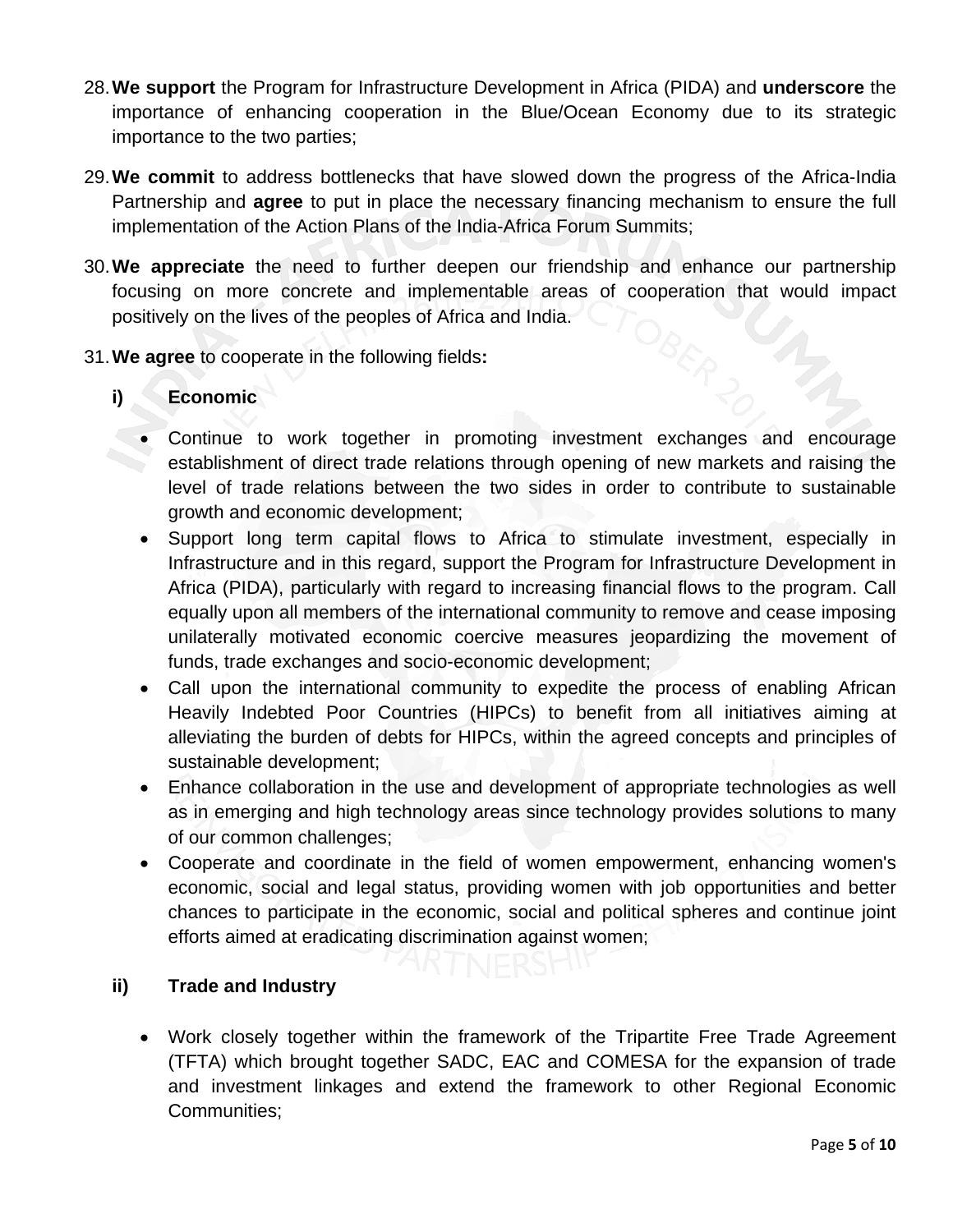- Support the establishment of the Continental Free Trade Area (CFTA) aimed at integrating Africa's markets in line with the objectives and principles enunciated in the Abuja Treaty, establishing the African Economic Community (AEC) and its resolve to support the work of the Continental Free Trade Area-Negotiating Forum (CFTA-NF) towards concluding the negotiations by 2017;
- Fast track the implementation of the Duty Free Tariff Preference scheme offered by India since this would play a significant role in increasing trade between Africa and India;
- Work towards creating conducive environment for trade facilitation in accordance with the WTO Bali Trade Facilitation Agreement;
- Support establishment of Small and Medium Enterprises (SMEs) and Medium and Small Industries (MSIs) in order to promote employment creation and income generation for people of both sides;
- Promote Public Private Partnership (PPP) by encouraging Indian businesses to set up skills development units in African industrial zones with the aim to train African engineers, technicians, managers and workers as well as other experts in areas such as food security and solar energy;

# **iii) Agriculture**

- Pursue joint cooperation in the agricultural and food security fields and support the implementation of the Comprehensive Africa Agricultural Development Program (CAADP) to increase productivity, conserve land and environment as well as ensure food and nutritional security;
- Further increase our cooperation in improving farming techniques through appropriate and affordable technology, appropriate use of irrigation, improving crop varieties and other measures;
- Promote investment in agribusinesses and food processing industries to generate employment and greater revenue;

# **iv) Energy**

• Intensify our ongoing cooperation in developing renewable energy generation including solar, wind, hydro, geo-thermal and bio-mass along with building power transmission systems;

# **v) Blue/ Ocean Economy**

• Promote cooperation in the Blue/Ocean economy, towards the sustainable development of marine resources; place special emphasis on closer collaboration in developing sustainable fisheries, combating illegal and unregulated fishing, managing the marine resources, exploring non-marine resources, conducting hydrography surveys, promoting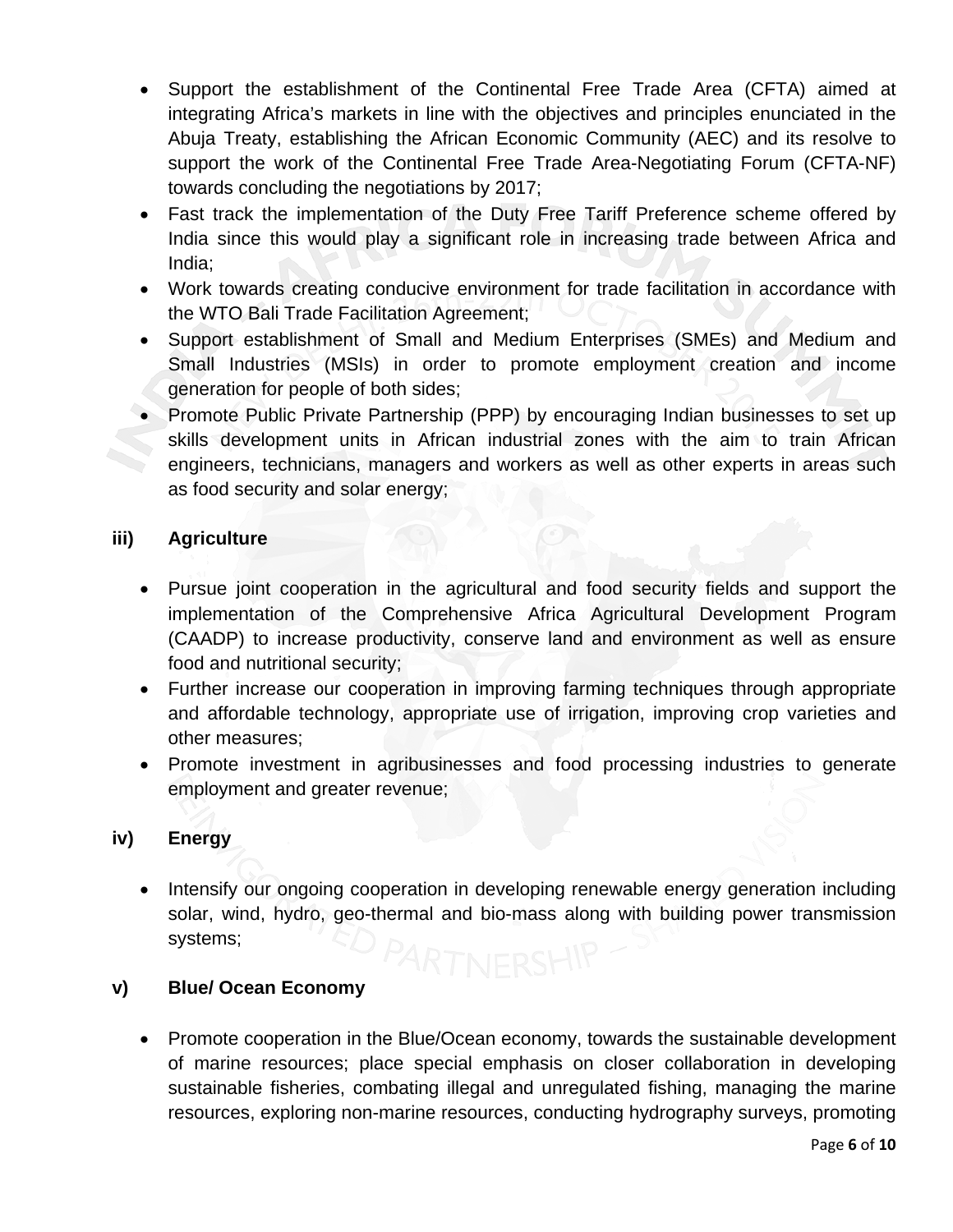eco-tourism, developing renewable energy, disaster risk reduction through modern early warning tools, pollution control and other coastal and ocean studies;

#### vi) **Infrastructure**

• Intensify ongoing cooperation in training, capacity building, consultancy and project implementation through concessional credit in infrastructure areas, including water supply management, maritime connectivity, road and railway construction and upgrading;

#### **vii) Education and Skills Development**

- Provide and facilitate the access and enrollment of African students and academicians to India's premier institutions of higher learning in an effort to boost Africa's human resource capacity including in areas such as engineering, medical technology and agriculture;
- Collaborate in capacity building and the use of remote sensing technologies for natural resource mapping, including agriculture, water, forest cover, mineral and marine resources, disaster management and disaster risk reduction, including early warning of natural disasters;
- Foster cooperation among scientific and research centers in Africa and India to make use of ICT and modern technologies and geographic information systems;
- Cooperate in making technology and digital networks become effective tools in our fight against poverty, and ensure it benefits the needy, improves delivery of services, catalyzes development and increases citizen participation in governance, as well as promotes financial inclusion and empowerment through access to banks, credit and social insurance against diseases and accidents;
- Promote joint coordination and cooperation to improve the future of the youth through programs for capacity building and knowledge exchange among youths on the two sides and strengthen their capacities to meet the challenges of globalization and its repercussions;
- Continue to provide the necessary support for the establishment and operationalization of the institutions agreed by the two sides;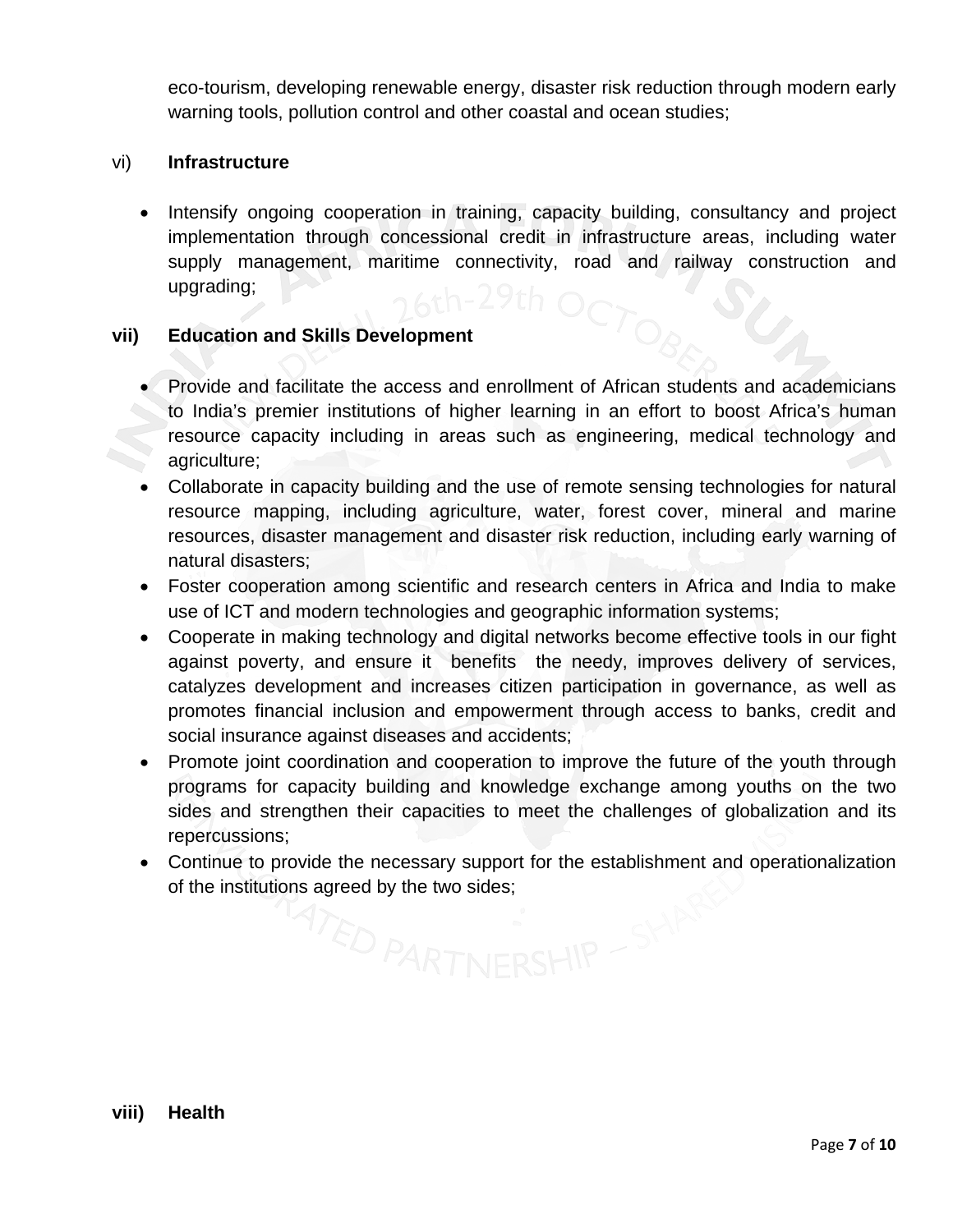- Enhance joint cooperation in health and pharmaceutical development as well as telemedicine and traditional medicine, jointly combat diseases and pandemics and increase the efficiency of health institutes through comprehensive training programs and coordination at international level to harness modern scientific technologies for medicine and treatment;
- Cooperate in the training of doctors and healthcare personnel including through telemedicine, medical missions, development and utilization of modern technology, enhanced access to generic medicines, promotion of the use of traditional medicines and regulatory procedures as well as combating the challenges posed by pandemics;
- Cooperate in ensuring access to affordable medicines and foster innovation to address public health needs of developing countries by making full use of the flexibilities available under the WTO TRIPS Agreement;

### **ix) Peace and Security**

- Continue collaboration in the fields of Peace and Security including conflict prevention, resolution, management and peace building through exchange of expertise and training programs; strengthening regional and continental early warning capacities and mechanisms; enhancing the role of women in peace keeping and propagating the culture of peace;
- Strengthen our cooperation in enhancing capacity to contribute to peacekeeping and peace-building efforts including support to the African Standby Force (ASF), and through the recent announcement by India to conduct a new training course at the Centre for UN Peacekeeping (CUNPK) in New Delhi; and by other Peacekeeping Training Centers in Africa dedicated for Training of Trainers from upcoming Troop Contributing Countries from Africa. Strengthen our cooperation for greater involvement of the Troop Contributing Countries in decision-making process;
- Promote the strengthening of the UN Counter-Terrorism mechanisms; call upon all States to ensure strict compliance with the UN Security Council sanctions regime on terrorism; and call on all countries to ensure that their territories are not used for crossborder terrorist activities. We urge the international community to cooperate with urgency to adopt the Comprehensive Convention on International Terrorism in the  $70<sup>th</sup>$ Session of the UNGA;
- Promote peace and support post-conflict states to enhance their development priorities;
- Enhance cooperation and coordination between Africa and India to combat terrorism in all its forms and manifestations; confront transnational crime to further support international efforts in this regard;
- Increase our cooperation in securing sea lines of communication, preventing transnational crimes of piracy, trafficking of drugs, arms and humans through surveillance;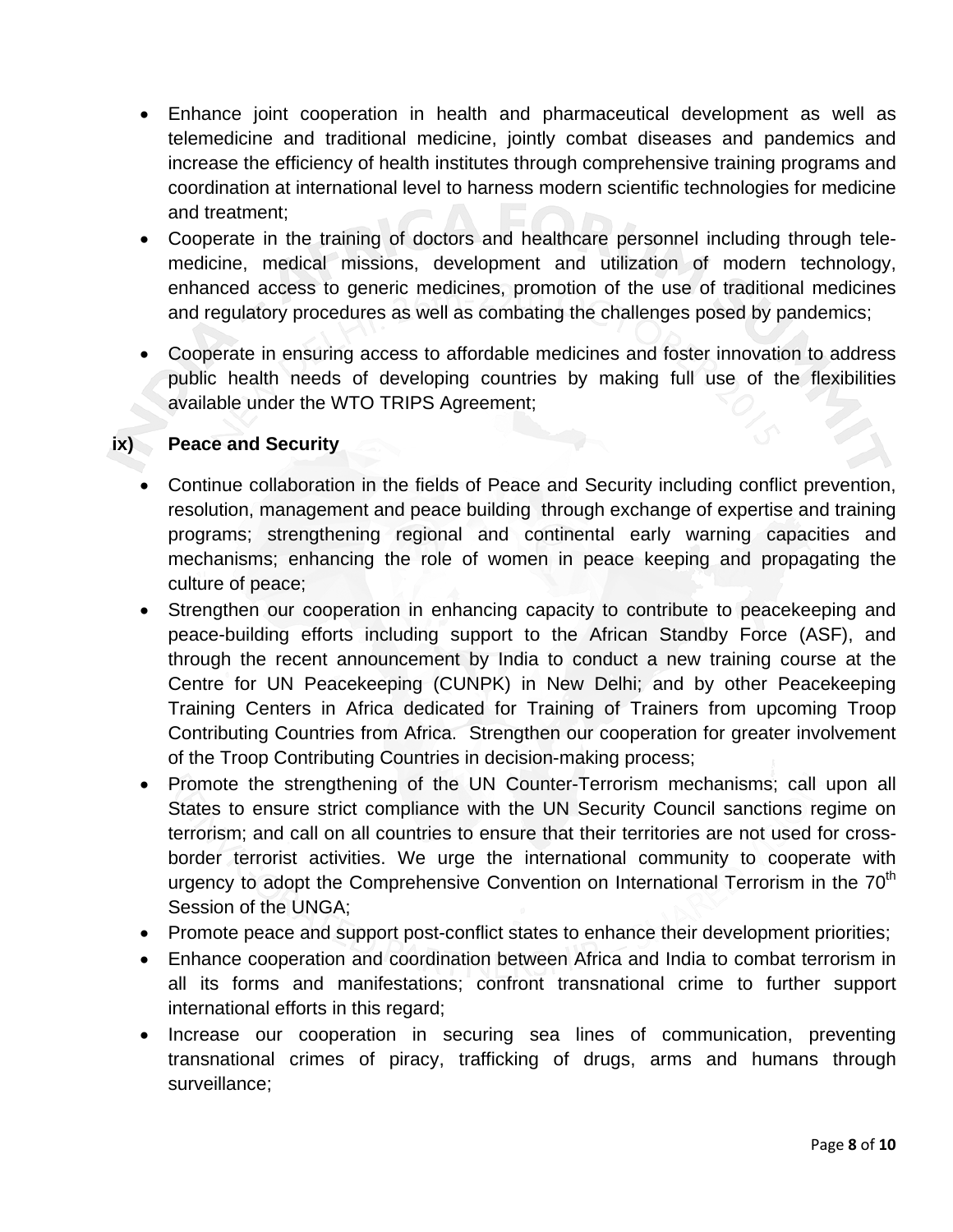# **x) Multilateral Fora**

- Demand urgent collective action to put in place a more representative global governance architecture, reflective of the contemporary geo-political realities, that will assist in more equitable and just international security and development frameworks;
- India notes the common African position and the aspirations of the African countries to get their rightful place in an expanded UN Security Council as new permanent members with full rights as contained in the Ezulwini Consensus and Sirte Declaration. Africa takes note of India's position and its aspirations to become a permanent member with full rights in an expanded UN Security Council. We emphasize the need for an early implementation of the UNGA Decision 69/560, so as to make a decisive push for achieving concrete outcomes on the United Nations' Security Council reform agenda;
- Recall and reaffirm the principles behind the fight against colonialism, xenophobia, Apartheid and violation of human rights in which India and Africa fought together;
- Support a negotiated solution recognizing the legitimate rights of the Palestinian people, resulting in a sovereign, independent State of Palestine living side by side at peace with Israel as endorsed in the Quartet Roadmap, relevant UN and AU Resolutions and in line with the provisions of international law;
- Intensify coordination of positions at the United Nations, G-77 and other global political, economic and commercial fora in order to jointly tackle issues of common interest in accordance with the spirit of the Africa-India Partnership;
- Urge the developed countries to undertake ambitious mitigation commitments to reduce their greenhouse gas emissions and honor their commitments under the United Nations Framework Convention on Climate Change (UNFCCC) to provide financial resources as well as transfer of technology and capacity building support to developing countries to enable them to effectively address the impacts of climate change;
- Enhance cooperation and coordination in finalizing an ambitious and comprehensive climate change agreement during the forthcoming COP 21 negotiations which will be held in Paris, France;
- Welcome that COP 22 on Climate Change will be held on African soil in Marrakesh, Morocco in 2016 and agree to work together to ensure that the concerns of developing countries are met;
- Commit to promote good governance to bring development to our peoples. We will further our cooperation in this regard through efficient use of information and communication technologies. We also look forward to deepening our cooperation and sharing of experiences in establishing fair and transparent electoral processes;
- Promote and enhance cultural interaction amongst peoples and media exchange programmes as well as interaction between intellectuals in Africa and India, and encourage private sector endeavours in cultural investments to better inform the peoples of two sides about the realities of their societies;